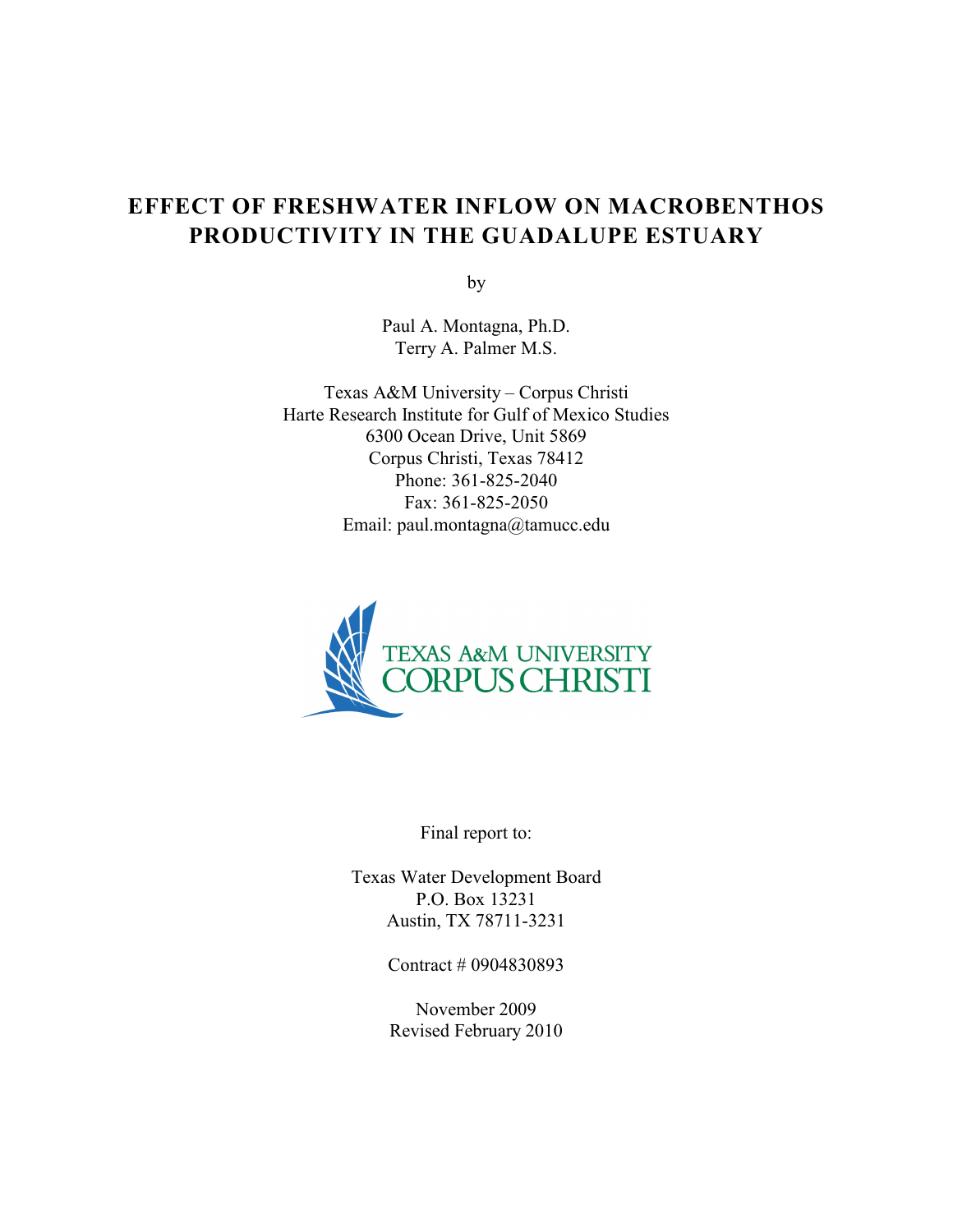*Cite as:* 

*Montagna, P.A., and T.A. Palmer. 2009. Effect of Freshwater Inflow on Macrobenthos Productivity in the Guadalupe Estuary 2008-2009. Final Report to the Texas Water Development Board, Contract # 0904830893. Harte Research Institute, Texas A&M University-Corpus Christi, Corpus Christi, Texas, 12 pp.*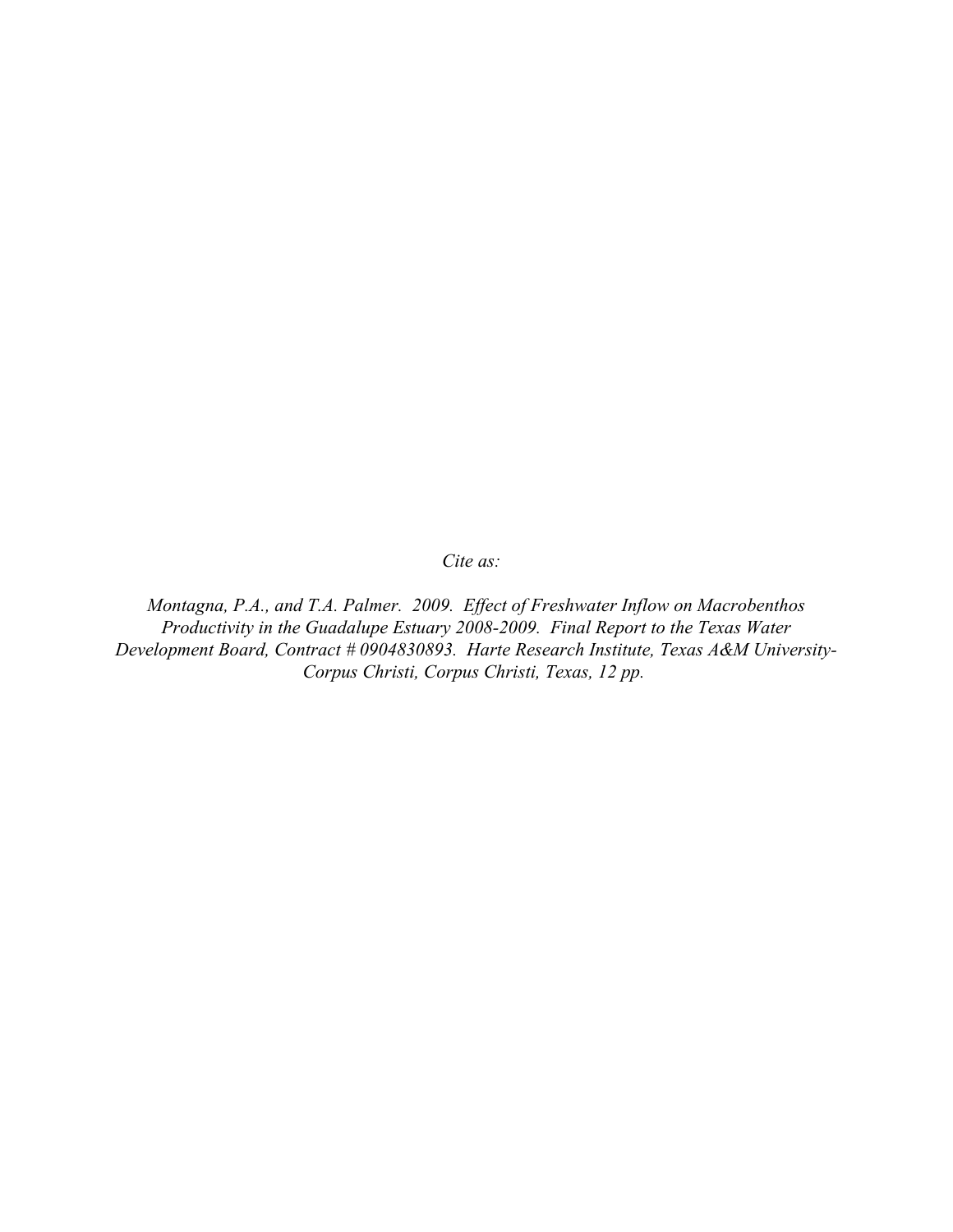#### **INTRODUCTION**

Since the early 1970's, Texas Water Development Board (TWDB) sponsored freshwater inflow studies focused on the major bay systems of the Texas coast. These bay systems, which are influenced primarily by river inflow, are now subject to greater scrutiny because of recent legislative changes. In recognition of the importance that the ecological soundness of our riverine, bay, and estuary systems and riparian lands has on the economy, health, and well-being of our state, the 80<sup>th</sup> Texas Legislature enacted Senate Bill 3, which calls for creation of Basin and Bay Area Stakeholder Groups. These groups will be responsible for establishing requirements for water for environmental needs for bay and estuary inflows. In the past, the State methodology depended on modeling inflow effects on fisheries harvest in Texas estuaries (Longely 1994). SB 3 however, requires an ecosystem management approach to provide environmental flows "adequate to support a sound ecological environment and to maintain the productivity, extent, and persistence of key aquatic habitats." Thus, Stakeholder Groups will need information on freshwater inflow effects on water quality and biological indicator communities.

Since 1986, researchers led by Dr. Montagna have been studying the effect of freshwater inflow on benthic productivity (Kalke and Montagna 1991; Montagna 1989, 1999, 2000; Montagna et al. 2007; Montagna and Kalke 1992, 1995; Montagna and Li 1996; Montagna and Yoon 1991). These studies have demonstrated that long-term hydrological cycles affect water quality and regulate benthic abundance, productivity, diversity, and community structure. Benthos are excellent bioindicators of environmental effects because they are very abundant and diverse, are sessile, and long-lived relative to plankton. Therefore, benthos are good biological indicators of freshwater inflow effects because they integrate changes in temporal dynamics of ecosystem factors over long time scales and large spatial scales.

The ultimate goal of the current project is to use the data to assess ecosystem health as it relates to change in freshwater inflow by assessing benthic habitat health, and benthic productivity in models. The benthic productivity model was first developed by Montagna and Li (1996) to estimate productivity in four Texas estuaries (Lavaca-Colorado, Guadalupe, Nueces, and Laguna Madre). Recently, Kim and Montagna (2009) refined the model and used it to support inflow criteria development for the eastern arm of Matagorda Bay in the Lavaca-Colorado Estuary. The long-term goal is to rerun the original model, which was based on data from 1988 – 1995 on a much longer time scale. In order to calibrate the model, data is needed, and the data collected during this study will support that effort as well.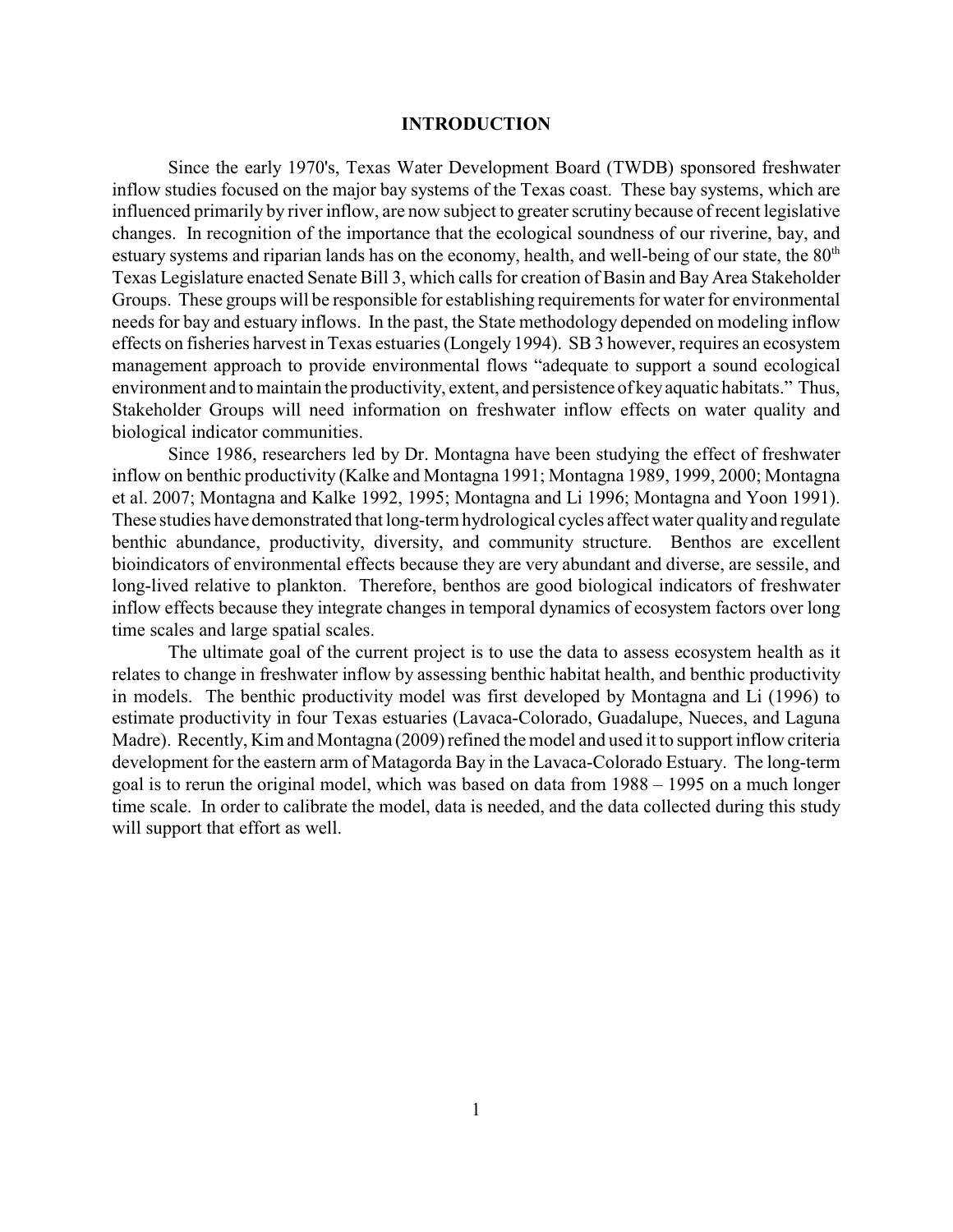#### **METHODS**

Four stations were sampled for macrofauna and water quality in Guadalupe Estuary (San Antonio Bay; Figure 1). Sampling occurred four times in the first year of sampling; October 2008, and January, April, and July 2009.



**Figure 1. Map of sampling stations in Guadalupe Estuary / San Antonio Bay**

## *Water Quality*

Physical water quality measurements in addition to chlorophyll and nutrients were sampled in duplicate just beneath the surface and at the bottom of the water column at all four stations on each sampling date.

Hydrographic measurements were made at each station with a YSI 6600 multi parameter instrument . The following parameters were read from the digital display unit (accuracy and units): temperature ( $\pm$  0.15 °C), pH ( $\pm$  0.1 units), dissolved oxygen ( $\pm$  0.2 mg l<sup>-1</sup>), depth ( $\pm$  1 m), and salinity (ppt). Salinity is automatically corrected to  $25 \degree C$ .

Chlorophyll samples were filtered onto glass fiber filters and placed on ice  $(\leq 4.0 \degree C)$ . Chlorophyll will be extracted overnight and read fluorometrically on a Turner Model 10-AU using a non-acidification technique (Welschmeyer, 1994; EPA method 445.0).

Nutrient samples were filtered to remove biological activity  $(0.45 \mu m)$  polycarbonate filters) and placed on ice  $(\leq 0.4 \degree C)$ . Both samples conducted at Harte Research Institute using a SmartChem autoanalyzer with computer controlled sample selection and peak processing. Chemistries are as specificed by the manufacturer and have ranges as follows: nitrate+nitrate (0.03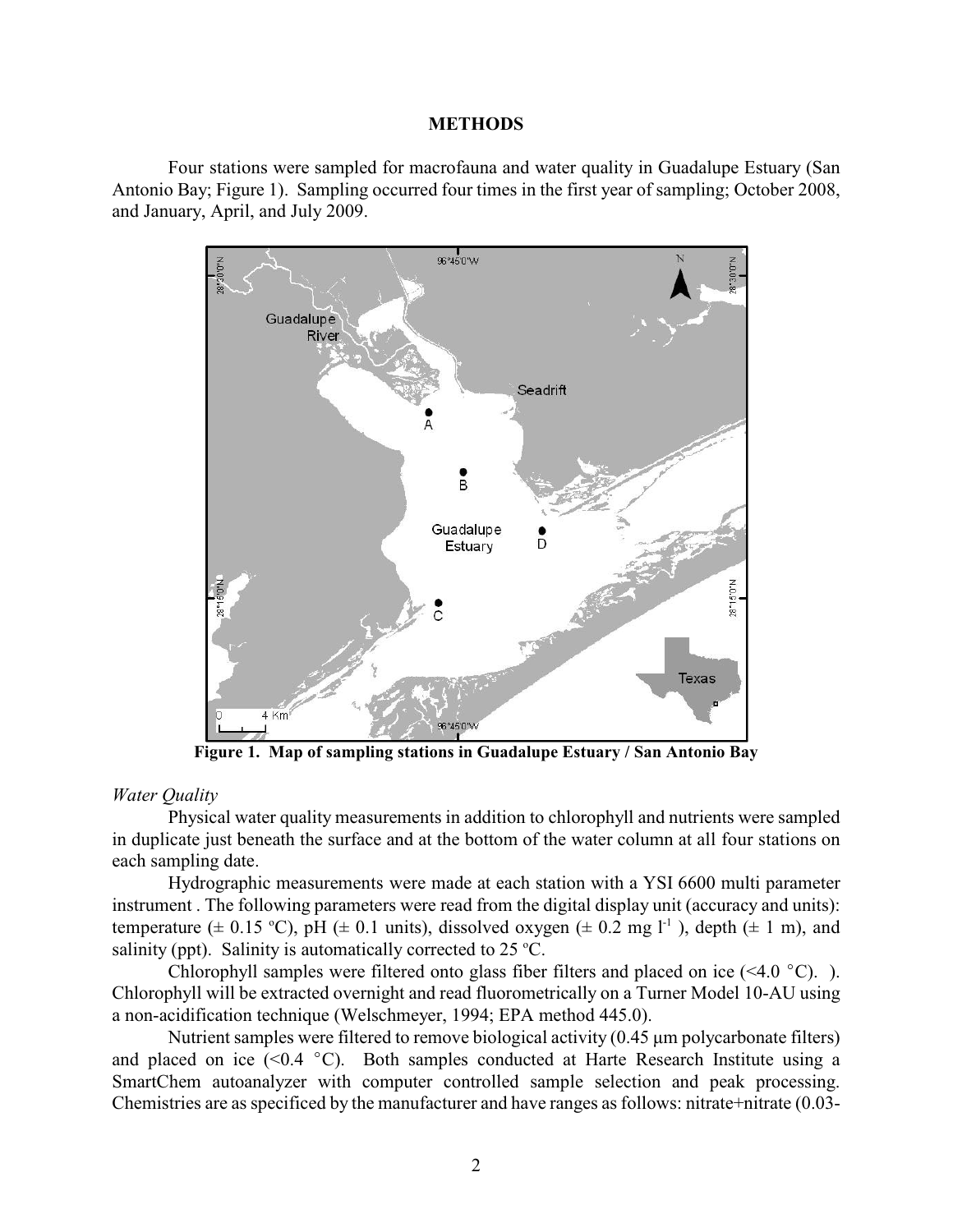5.0 μM; Quikchem method 31-107-04-1-A), silicate (0.03-5.0 μM; Quikchem method 31-114-27-1-B), ammonium (0.1-10  $\mu$ M; Quikchem method 31-107-06-5-A) and phosphate (0.03-2.0  $\mu$ M; Quikchem method 31-115-01-3-A.

Multivariate analyses were used to analyze howthe physical environment changes over time. The water column structure was each analyzed using Principal Component Analysis (PCA). PCA reduces multiple environmental variables into component scores, which describe the variance in order to discover the underlying structure in a data set. In this study, only the first two principal components were used.

#### *Macrofauna*

Sediment samples were collected using cores deployed from small boats. The position of all stations is established with a Global Positioning System (GPS) with an accuracy of  $\pm 3$  m. Macrofauna were sampled with a 6.7-cm diameter core tube  $(35.4 \text{ cm}^2 \text{ area})$ . The cores were sectioned at 0-3 cm and 3-10 cm depths to examine vertical distribution of macrofauna. Three replicates are taken per station. Organisms are enumerated to the lowest taxonomic level possible, and biomass is determined for higher taxonomic groupings.

Community structure of macrofauna species was analyzed by nonmetric multidimensional scaling (MDS) and cluster analysis using a Bray-Curtis similarity matrix. Prior to analysis, the data was log10 transformed. MDS was used to compare numbers of individuals of each species for each station-date combination. The distance between station-date combinations can be related to community similarities or differences between different stations. Cluster analysis determines how much each station-date combination resembles each other based on species abundances. The percent resemblance can then be displayed on the MDS plot to elucidate grouping of station-date combinations. The group average cluster mode was used for the cluster analysis.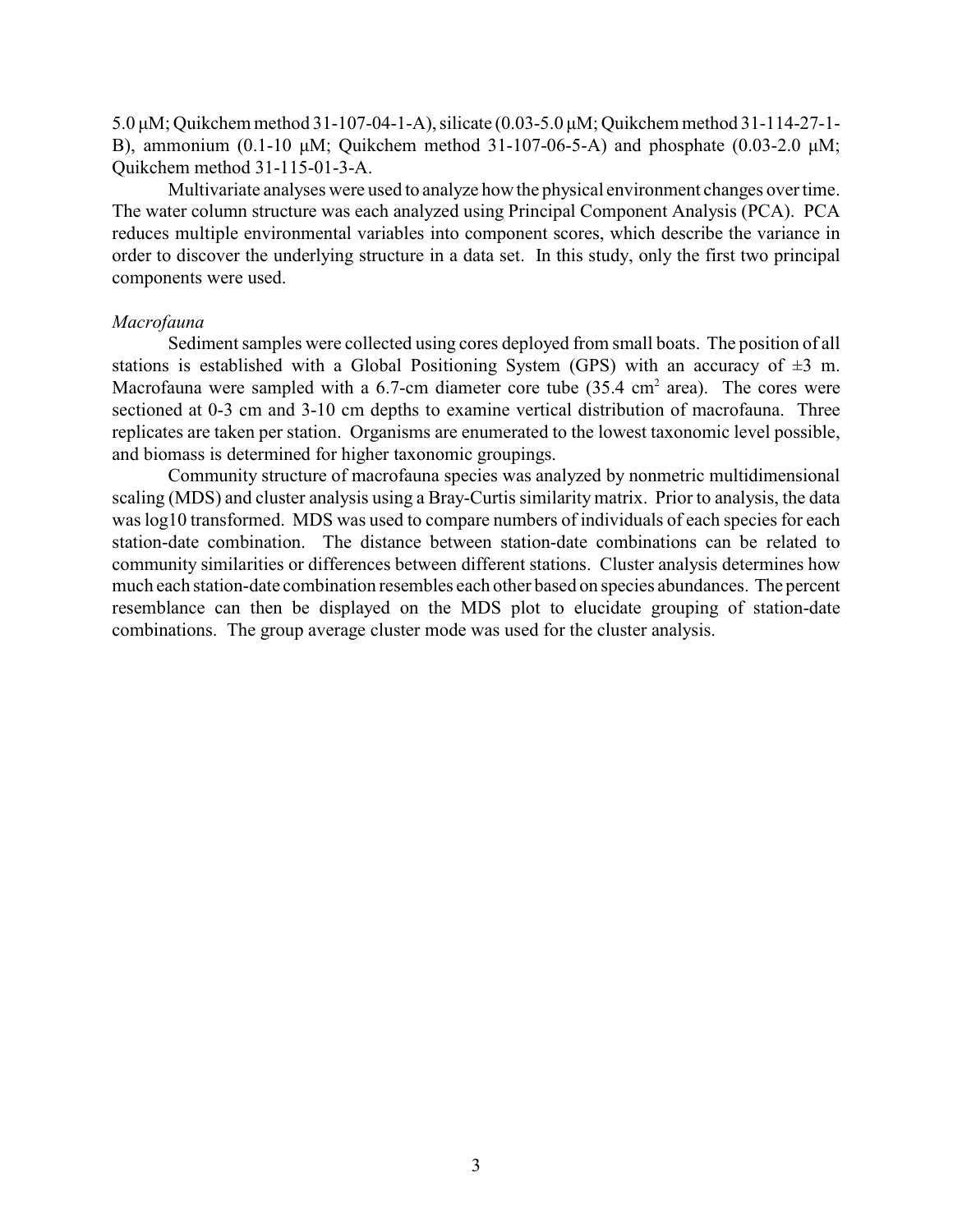#### **RESULTS**

Principle Components Analysis explained 86 % of the variation within the water quality dataset. Principal Component (PC) 1 explained 52 % of the variation while PC2 explained 33 % of the variation. PC1 represents seasonal changes in water quality with high temperatures and silicate concentrations being inversely proportional to pHand dissolved oxygen concentrations (Figure 2A). High temperatures and silicate concentrations occurred in October 2008 and July 2000, while the lowest temperatures and silicate concentrations occurred in January 2009 (Figure 2C). PC2 represents spatiotemporal changes in water quality. Along the PC2 axis, salinity is inversely proportional to phosphate and ammonium (Figure 2A). The lowest salinity values (20 to 21 ppt) and highest phosphate  $(3.2 - 3.3 \text{ mg l}^{-1})$  and ammonium  $(9.9 - 10.5 \text{ mg l}^{-1})$  concentrations occur in April 2009 at stations A and B (Figures 2B and C). The lowest salinity and highest phosphate concentrations occur at Stations A and B, however ammonium concentrations are below detection for all dates except for April at Station B (Table 2). Ammonium concentrations are below detection limits for all but one sampling date at Stations B and D, and for all dates at Station C. Mean chlorophyll concentrations are the highest and most stable at station B. Mean dissolved oxygen concentrations are also highest at station B, however they are more variable than any other station.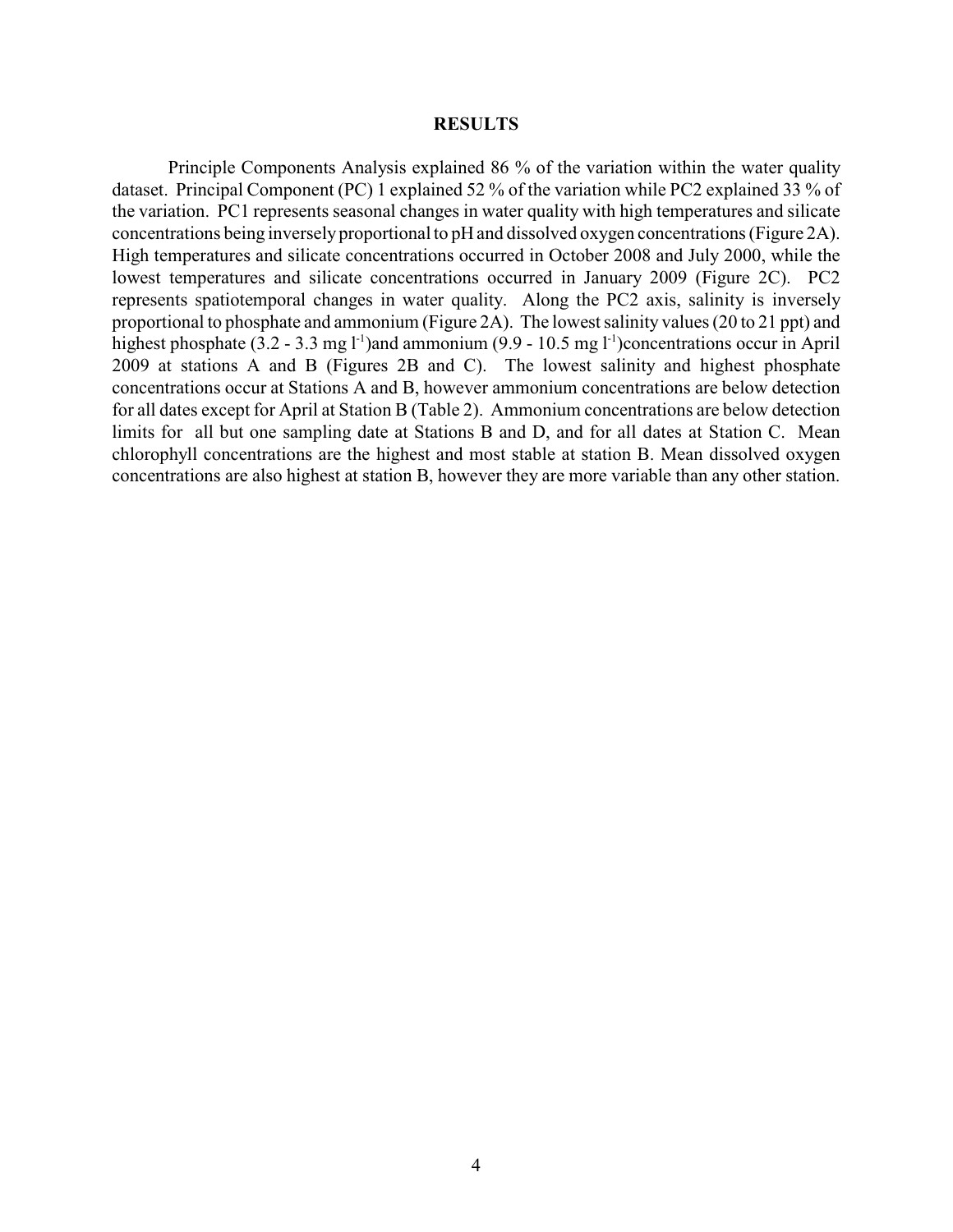

**Figure 2. Principal Components Analysis of water quality. Variable loading plot (A) and stationscores labeled by station (B) and month(C) stating in October 2008 through to July 2009.**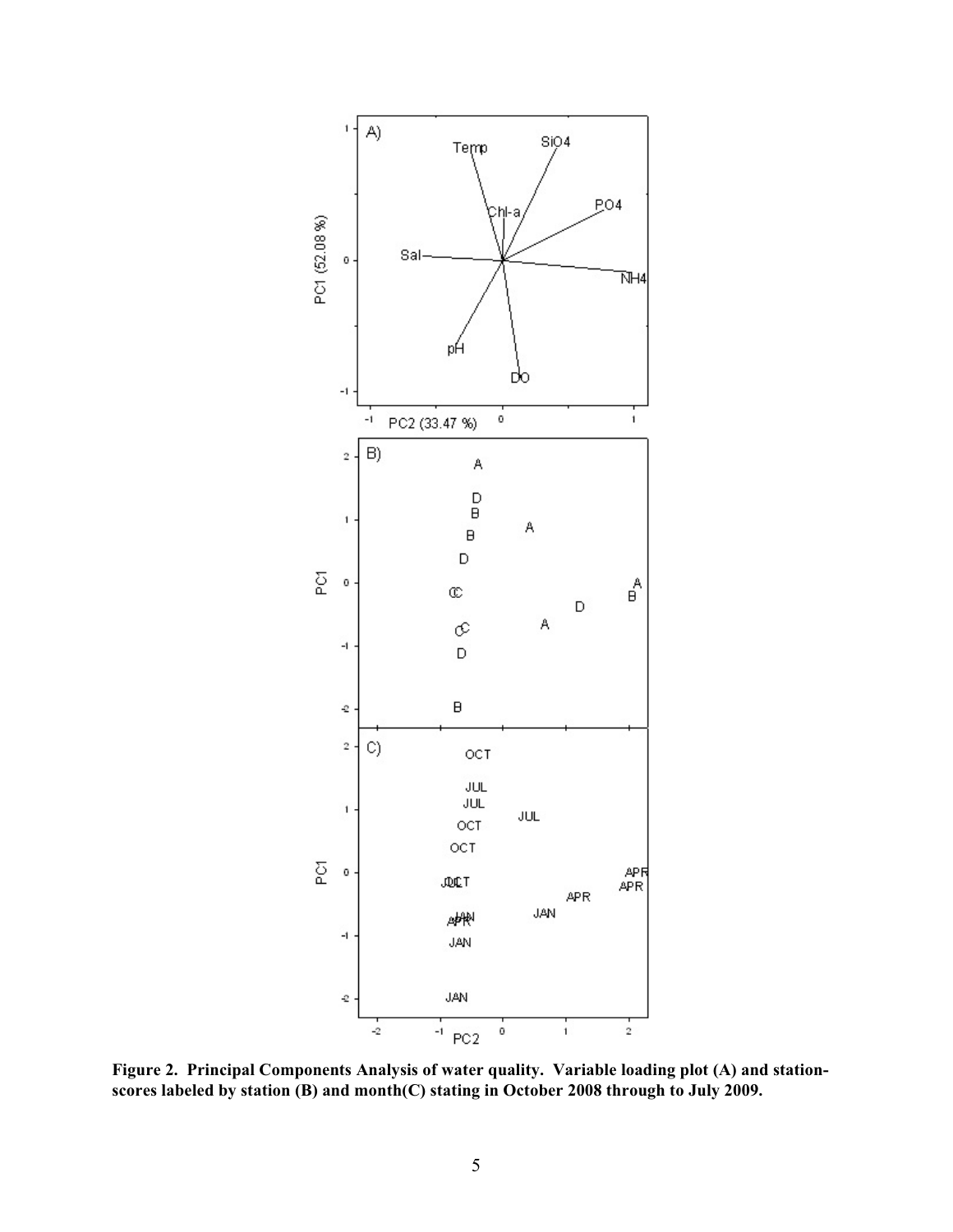|                  | Station            |           |             |             |            |            |  |  |
|------------------|--------------------|-----------|-------------|-------------|------------|------------|--|--|
| Variable         | Units              | A         | B           | C           | D          | Mean       |  |  |
| Chlorophyll      | $mg1^{-1}$         | 8.1(5.7)  | 9.1(2.4)    | 8.4(6.2)    | 5.0(3.0)   | 7.7(4.5)   |  |  |
| Dissolved Oxygen | $mg l^{-1}$        | 7.1(3.0)  | 8.6(3.1)    | 7.4(1.3)    | 7.4(1.4)   | 7.6(2.2)   |  |  |
| Ammonium         | $\mu$ mol $l^{-1}$ | 3.4(4.8)  | 2.5(5.0)    | 0.0(0.0)    | 1.2(2.4)   | 1.8(3.5)   |  |  |
| pH               |                    | 8.1(0.2)  | 8.2(0.2)    | 8.1(0.0)    | 8.1(0.1)   | 8.2(0.1)   |  |  |
| Phosphate        | $\mu$ mol $l^{-1}$ | 2.6(0.7)  | 1.7(1.1)    | 0.7(0.1)    | 1.2(0.6)   | 1.6(1.0)   |  |  |
| Salinity         | psu                | 21.6(2.1) | 24.3(3.4)   | 31.3(3.9)   | 29.0(2.5)  | 26.5(4.8)  |  |  |
| Silicate         | $\mu$ mol $l^{-1}$ | 123(55.7) | 99.5 (44.6) | 55.2 (17.6) | 82.0(41.7) | 90.0(45.7) |  |  |
| Temperatur       |                    |           |             |             |            | 21.7(6.1)  |  |  |

**Table 2. Mean water quality values for each station. Standard deviation for the four sampling dates at each station are in parentheses.**



**Figure 3. Macrofaunal biomass (top) and abundance (bottom) over time in relation to salinity**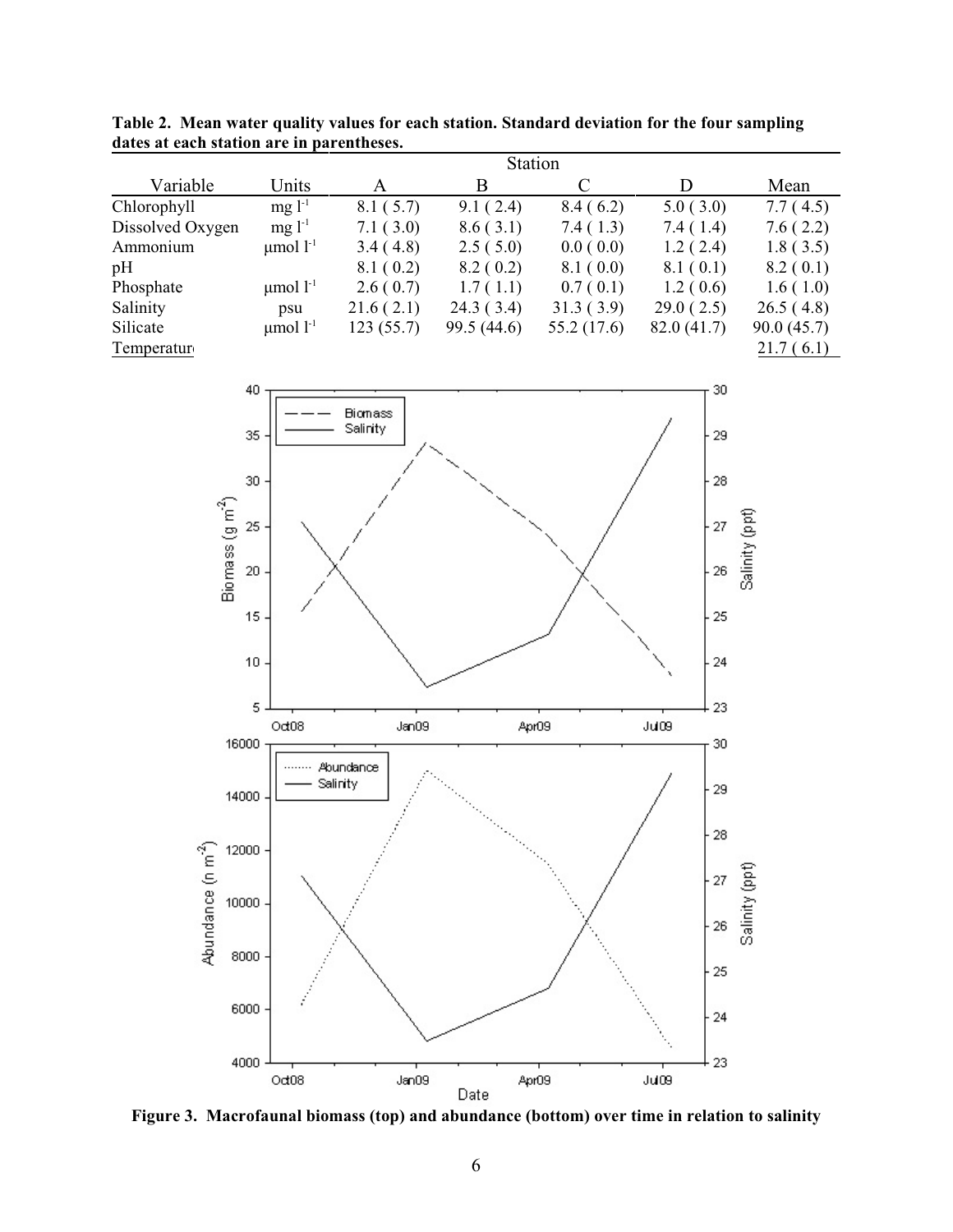Mean macrofaunal abundance and biomass increased between October 2008 (6000 n m<sup>-2</sup> and  $16 \text{ g m}^2$ ) and January 2009 (15000 n m<sup>-2</sup> and 34 g m<sup>-2</sup>) and then decreased for each quarter thereafter (Figure 3). The pattern of salinity change over time was opposite that of macrofaunal abundance and biomass. Salinity decreased from 27 to 23 ppt between October 2008 and January 2009 and then increased to a maximum of 29 ppt by July 2009 (Figure 3).

The capitellid polychaete *Mediomastus ambiseta* was the most abundant species at all stations except for at station C, where the bivalve *Mulinia lateralis* was the most abundant (Table 2). Overall, *M. ambiseta* made up over 60 % of the total number of organisms found. Another polychaete *Streblospio benedicti* was the second most abundant species att all stations except for station C. *S. benedicti* was the third most abundant species at station C.

Macrofaunal communities for each station-date combination were depicted in a Multidimensional Scaling plot (MDS, Figure 4). Significant clustering of communities are represented by similarity contours that are overlaid on the MDS plot. Macrofaunal communities at Station B in July were significantly different from any other communities. Macrofauna communities that occur at Stations A and B (top of MDS plot) are different from communities that occur at Stations C and D (bottom of MDS plot) regardless of the date sampled. The community at station C actually represents an intermediate between the community at station D and the communities at station A and B. In general, salinities in Stations A and B are lower than salinities in Stations C and D. All communities in October 2008 are clearly different from all communities in the other three months sampled. The separation of October 2008 and other communities confirms large scale temporal variation over the entire estuary.



**Figure 4. Multidimensional Scaling plot of macrofaunal community structure symbolized by date and labeled by station.**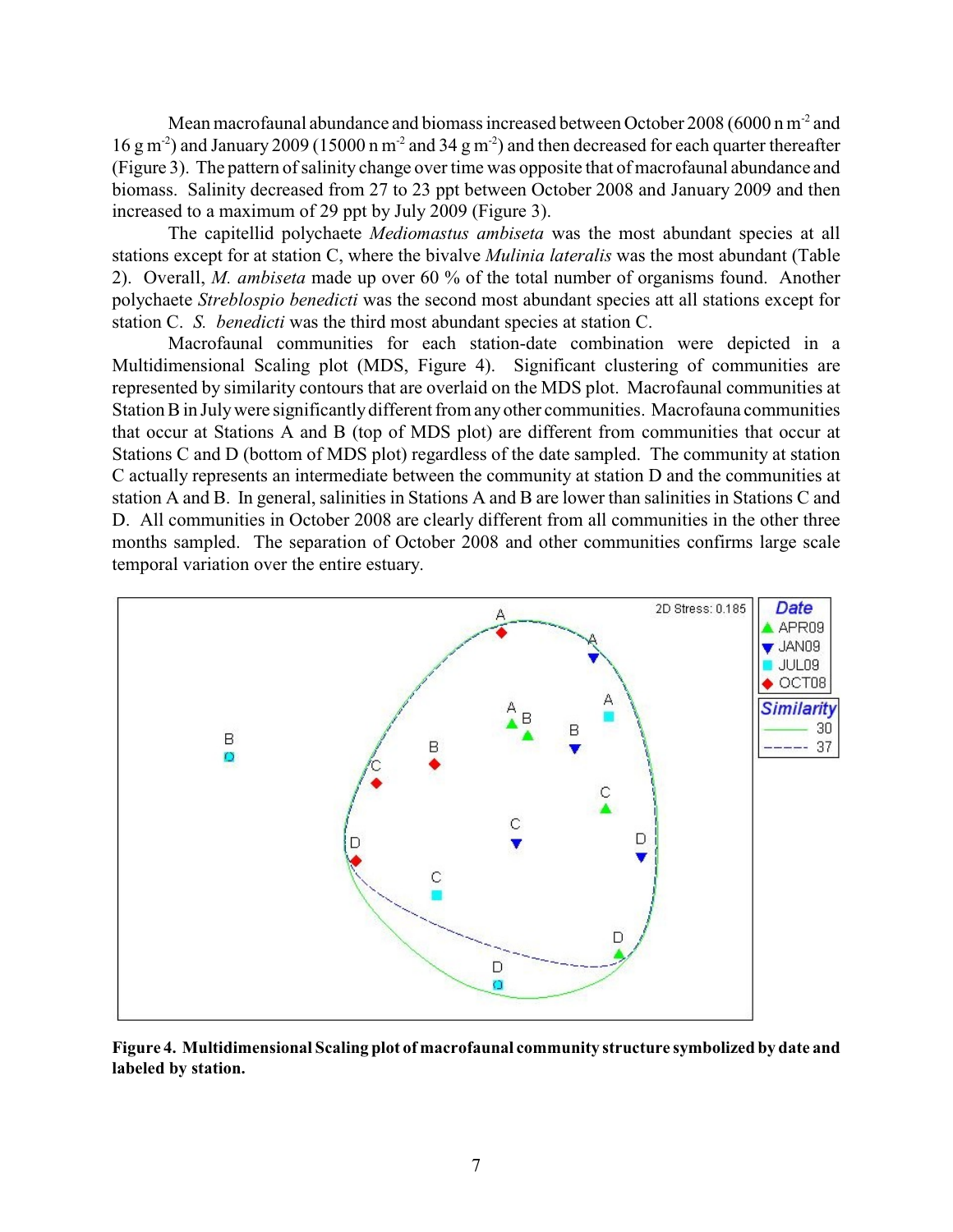|  | Table 2. Species occurrence at stations in Guadalupe Estuary |  |  |  |
|--|--------------------------------------------------------------|--|--|--|
|--|--------------------------------------------------------------|--|--|--|

| Abundance $(n m-2)$<br>Species<br>$\mathcal{C}$<br>Mean<br>$\boldsymbol{B}$<br>Mean<br>D<br>A<br>Mediomastus ambiseta<br>14253<br>5862<br>1040<br>2056<br>5803<br>62.2<br>Streblospio benedicti<br>3238<br>1489<br>213<br>402<br>1335<br>14.3<br>615<br>1915<br>756<br>8.1<br>Mulinia lateralis<br>473<br>24<br>95<br>213<br>71<br>236<br>154<br>Glycinde solitaria<br>1.6<br>47<br>47<br>378<br>95<br>142<br>Macoma mitchelli<br>1.5<br>284<br>142<br>24<br>24<br>118<br>Cyclaspis varians<br>1.3<br>189<br>95<br>118<br>24<br>106<br>1.1<br>Oxyurostylis sp.<br>95<br>$\boldsymbol{0}$<br>189<br>Nemertea (unidentified)<br>71<br>89<br>0.9<br>Polydora ligni<br>284<br>$\boldsymbol{0}$<br>$\boldsymbol{0}$<br>0.8<br>24<br>77<br>$\boldsymbol{0}$<br>142<br>142<br>77<br>0.8<br>Paraprionospio pinnata<br>24<br>307<br>$\boldsymbol{0}$<br>$\boldsymbol{0}$<br>0.8<br>Rangia cuneata<br>$\boldsymbol{0}$<br>77<br>95<br>142<br>71<br>77<br>0.8<br>Oligochaeta (unidentified)<br>$\boldsymbol{0}$<br>$\boldsymbol{0}$<br>142<br>Ampelisca abdita<br>24<br>47<br>0.5<br>24<br>Parandalia ocularis<br>142<br>$\boldsymbol{0}$<br>0.4<br>24<br>$\mathbf{0}$<br>41<br>47<br>Pectinaria gouldii<br>$\boldsymbol{0}$<br>71<br>0.4<br>24<br>35<br>24<br>24<br>71<br>24<br>35<br>0.4<br>Microprotopus sp.<br>$\boldsymbol{0}$<br>$\boldsymbol{0}$<br>142<br>$\boldsymbol{0}$<br>35<br>0.4<br>Spiochaetopterus costarum<br>$\boldsymbol{0}$<br>30<br>0.3<br>Texidina sphinctostoma<br>24<br>47<br>47<br>47<br>0.3<br>Gyptis vittata<br>$\boldsymbol{0}$<br>24<br>24<br>24 |
|---------------------------------------------------------------------------------------------------------------------------------------------------------------------------------------------------------------------------------------------------------------------------------------------------------------------------------------------------------------------------------------------------------------------------------------------------------------------------------------------------------------------------------------------------------------------------------------------------------------------------------------------------------------------------------------------------------------------------------------------------------------------------------------------------------------------------------------------------------------------------------------------------------------------------------------------------------------------------------------------------------------------------------------------------------------------------------------------------------------------------------------------------------------------------------------------------------------------------------------------------------------------------------------------------------------------------------------------------------------------------------------------------------------------------------------------------------------------------------------------------------------------------------------------------------------------|
|                                                                                                                                                                                                                                                                                                                                                                                                                                                                                                                                                                                                                                                                                                                                                                                                                                                                                                                                                                                                                                                                                                                                                                                                                                                                                                                                                                                                                                                                                                                                                                     |
|                                                                                                                                                                                                                                                                                                                                                                                                                                                                                                                                                                                                                                                                                                                                                                                                                                                                                                                                                                                                                                                                                                                                                                                                                                                                                                                                                                                                                                                                                                                                                                     |
|                                                                                                                                                                                                                                                                                                                                                                                                                                                                                                                                                                                                                                                                                                                                                                                                                                                                                                                                                                                                                                                                                                                                                                                                                                                                                                                                                                                                                                                                                                                                                                     |
|                                                                                                                                                                                                                                                                                                                                                                                                                                                                                                                                                                                                                                                                                                                                                                                                                                                                                                                                                                                                                                                                                                                                                                                                                                                                                                                                                                                                                                                                                                                                                                     |
|                                                                                                                                                                                                                                                                                                                                                                                                                                                                                                                                                                                                                                                                                                                                                                                                                                                                                                                                                                                                                                                                                                                                                                                                                                                                                                                                                                                                                                                                                                                                                                     |
|                                                                                                                                                                                                                                                                                                                                                                                                                                                                                                                                                                                                                                                                                                                                                                                                                                                                                                                                                                                                                                                                                                                                                                                                                                                                                                                                                                                                                                                                                                                                                                     |
|                                                                                                                                                                                                                                                                                                                                                                                                                                                                                                                                                                                                                                                                                                                                                                                                                                                                                                                                                                                                                                                                                                                                                                                                                                                                                                                                                                                                                                                                                                                                                                     |
|                                                                                                                                                                                                                                                                                                                                                                                                                                                                                                                                                                                                                                                                                                                                                                                                                                                                                                                                                                                                                                                                                                                                                                                                                                                                                                                                                                                                                                                                                                                                                                     |
|                                                                                                                                                                                                                                                                                                                                                                                                                                                                                                                                                                                                                                                                                                                                                                                                                                                                                                                                                                                                                                                                                                                                                                                                                                                                                                                                                                                                                                                                                                                                                                     |
|                                                                                                                                                                                                                                                                                                                                                                                                                                                                                                                                                                                                                                                                                                                                                                                                                                                                                                                                                                                                                                                                                                                                                                                                                                                                                                                                                                                                                                                                                                                                                                     |
|                                                                                                                                                                                                                                                                                                                                                                                                                                                                                                                                                                                                                                                                                                                                                                                                                                                                                                                                                                                                                                                                                                                                                                                                                                                                                                                                                                                                                                                                                                                                                                     |
|                                                                                                                                                                                                                                                                                                                                                                                                                                                                                                                                                                                                                                                                                                                                                                                                                                                                                                                                                                                                                                                                                                                                                                                                                                                                                                                                                                                                                                                                                                                                                                     |
|                                                                                                                                                                                                                                                                                                                                                                                                                                                                                                                                                                                                                                                                                                                                                                                                                                                                                                                                                                                                                                                                                                                                                                                                                                                                                                                                                                                                                                                                                                                                                                     |
|                                                                                                                                                                                                                                                                                                                                                                                                                                                                                                                                                                                                                                                                                                                                                                                                                                                                                                                                                                                                                                                                                                                                                                                                                                                                                                                                                                                                                                                                                                                                                                     |
|                                                                                                                                                                                                                                                                                                                                                                                                                                                                                                                                                                                                                                                                                                                                                                                                                                                                                                                                                                                                                                                                                                                                                                                                                                                                                                                                                                                                                                                                                                                                                                     |
|                                                                                                                                                                                                                                                                                                                                                                                                                                                                                                                                                                                                                                                                                                                                                                                                                                                                                                                                                                                                                                                                                                                                                                                                                                                                                                                                                                                                                                                                                                                                                                     |
|                                                                                                                                                                                                                                                                                                                                                                                                                                                                                                                                                                                                                                                                                                                                                                                                                                                                                                                                                                                                                                                                                                                                                                                                                                                                                                                                                                                                                                                                                                                                                                     |
|                                                                                                                                                                                                                                                                                                                                                                                                                                                                                                                                                                                                                                                                                                                                                                                                                                                                                                                                                                                                                                                                                                                                                                                                                                                                                                                                                                                                                                                                                                                                                                     |
|                                                                                                                                                                                                                                                                                                                                                                                                                                                                                                                                                                                                                                                                                                                                                                                                                                                                                                                                                                                                                                                                                                                                                                                                                                                                                                                                                                                                                                                                                                                                                                     |
|                                                                                                                                                                                                                                                                                                                                                                                                                                                                                                                                                                                                                                                                                                                                                                                                                                                                                                                                                                                                                                                                                                                                                                                                                                                                                                                                                                                                                                                                                                                                                                     |
| 0.3<br>71<br>$\boldsymbol{0}$<br>Acteocina canaliculata<br>$\boldsymbol{0}$<br>24<br>24                                                                                                                                                                                                                                                                                                                                                                                                                                                                                                                                                                                                                                                                                                                                                                                                                                                                                                                                                                                                                                                                                                                                                                                                                                                                                                                                                                                                                                                                             |
| $\boldsymbol{0}$<br>95<br>0.3<br>Hemicyclops sp.<br>$\boldsymbol{0}$<br>$\boldsymbol{0}$<br>24                                                                                                                                                                                                                                                                                                                                                                                                                                                                                                                                                                                                                                                                                                                                                                                                                                                                                                                                                                                                                                                                                                                                                                                                                                                                                                                                                                                                                                                                      |
| 71<br>$\boldsymbol{0}$<br>18<br>0.2<br>Capitella capitata<br>$\boldsymbol{0}$<br>$\boldsymbol{0}$                                                                                                                                                                                                                                                                                                                                                                                                                                                                                                                                                                                                                                                                                                                                                                                                                                                                                                                                                                                                                                                                                                                                                                                                                                                                                                                                                                                                                                                                   |
| Molgula manhattensis<br>$\boldsymbol{0}$<br>71<br>0.2<br>$\boldsymbol{0}$<br>$\boldsymbol{0}$<br>18                                                                                                                                                                                                                                                                                                                                                                                                                                                                                                                                                                                                                                                                                                                                                                                                                                                                                                                                                                                                                                                                                                                                                                                                                                                                                                                                                                                                                                                                 |
| Haploscoloplos foliosus<br>71<br>18<br>0.2<br>$\boldsymbol{0}$<br>$\boldsymbol{0}$<br>$\boldsymbol{0}$                                                                                                                                                                                                                                                                                                                                                                                                                                                                                                                                                                                                                                                                                                                                                                                                                                                                                                                                                                                                                                                                                                                                                                                                                                                                                                                                                                                                                                                              |
| 47<br>0.1<br>Fabriciola trilobata<br>$\boldsymbol{0}$<br>$\boldsymbol{0}$<br>12<br>$\boldsymbol{0}$                                                                                                                                                                                                                                                                                                                                                                                                                                                                                                                                                                                                                                                                                                                                                                                                                                                                                                                                                                                                                                                                                                                                                                                                                                                                                                                                                                                                                                                                 |
| $\boldsymbol{0}$<br>Monoculodes sp.<br>24<br>24<br>$\boldsymbol{0}$<br>12<br>0.1                                                                                                                                                                                                                                                                                                                                                                                                                                                                                                                                                                                                                                                                                                                                                                                                                                                                                                                                                                                                                                                                                                                                                                                                                                                                                                                                                                                                                                                                                    |
| Turbonilla sp.<br>$\boldsymbol{0}$<br>$\boldsymbol{0}$<br>47<br>12<br>0.1<br>$\boldsymbol{0}$                                                                                                                                                                                                                                                                                                                                                                                                                                                                                                                                                                                                                                                                                                                                                                                                                                                                                                                                                                                                                                                                                                                                                                                                                                                                                                                                                                                                                                                                       |
| $\boldsymbol{0}$<br>Diastylis sp.<br>24<br>$\boldsymbol{0}$<br>24<br>12<br>0.1                                                                                                                                                                                                                                                                                                                                                                                                                                                                                                                                                                                                                                                                                                                                                                                                                                                                                                                                                                                                                                                                                                                                                                                                                                                                                                                                                                                                                                                                                      |
| $\boldsymbol{0}$<br>$\boldsymbol{0}$<br>47<br>12<br>0.1<br>$\boldsymbol{0}$<br>Aligena texasiana                                                                                                                                                                                                                                                                                                                                                                                                                                                                                                                                                                                                                                                                                                                                                                                                                                                                                                                                                                                                                                                                                                                                                                                                                                                                                                                                                                                                                                                                    |
| 47<br>Hobsonia florida<br>$\boldsymbol{0}$<br>$\boldsymbol{0}$<br>12<br>0.1<br>$\boldsymbol{0}$                                                                                                                                                                                                                                                                                                                                                                                                                                                                                                                                                                                                                                                                                                                                                                                                                                                                                                                                                                                                                                                                                                                                                                                                                                                                                                                                                                                                                                                                     |
| <b>Balanus</b> eburneus<br>47<br>$\boldsymbol{0}$<br>12<br>0.1<br>$\boldsymbol{0}$<br>$\theta$                                                                                                                                                                                                                                                                                                                                                                                                                                                                                                                                                                                                                                                                                                                                                                                                                                                                                                                                                                                                                                                                                                                                                                                                                                                                                                                                                                                                                                                                      |
| Ogyrides limicola<br>0.1<br>24<br>6<br>$\mathbf{0}$<br>$\boldsymbol{0}$<br>$\boldsymbol{0}$                                                                                                                                                                                                                                                                                                                                                                                                                                                                                                                                                                                                                                                                                                                                                                                                                                                                                                                                                                                                                                                                                                                                                                                                                                                                                                                                                                                                                                                                         |
| Clymenella torquata<br>$\boldsymbol{0}$<br>24<br>0.1<br>$\mathbf{0}$<br>6<br>$\mathbf{0}$                                                                                                                                                                                                                                                                                                                                                                                                                                                                                                                                                                                                                                                                                                                                                                                                                                                                                                                                                                                                                                                                                                                                                                                                                                                                                                                                                                                                                                                                           |
| Nudibranchia (unidentified)<br>0.1<br>24<br>6<br>$\boldsymbol{0}$<br>$\theta$<br>$\theta$                                                                                                                                                                                                                                                                                                                                                                                                                                                                                                                                                                                                                                                                                                                                                                                                                                                                                                                                                                                                                                                                                                                                                                                                                                                                                                                                                                                                                                                                           |
| Mysidopsis almyra<br>24<br>$\boldsymbol{0}$<br>$\boldsymbol{0}$<br>6<br>0.1<br>$\boldsymbol{0}$                                                                                                                                                                                                                                                                                                                                                                                                                                                                                                                                                                                                                                                                                                                                                                                                                                                                                                                                                                                                                                                                                                                                                                                                                                                                                                                                                                                                                                                                     |
| Chironomidae (larvae)<br>0.1<br>24<br>$\theta$<br>$\Omega$<br>0<br>6                                                                                                                                                                                                                                                                                                                                                                                                                                                                                                                                                                                                                                                                                                                                                                                                                                                                                                                                                                                                                                                                                                                                                                                                                                                                                                                                                                                                                                                                                                |
| Eulimastoma sp.<br>0.1<br>$\boldsymbol{0}$<br>24<br>$\theta$<br>$\boldsymbol{0}$<br>6                                                                                                                                                                                                                                                                                                                                                                                                                                                                                                                                                                                                                                                                                                                                                                                                                                                                                                                                                                                                                                                                                                                                                                                                                                                                                                                                                                                                                                                                               |
| Turbellaria (unidentified)<br>24<br>0.1<br>$\boldsymbol{0}$<br>$\boldsymbol{0}$<br>$\mathbf{0}$<br>6                                                                                                                                                                                                                                                                                                                                                                                                                                                                                                                                                                                                                                                                                                                                                                                                                                                                                                                                                                                                                                                                                                                                                                                                                                                                                                                                                                                                                                                                |
| Texidina barretti<br>24<br>$\boldsymbol{0}$<br>$\theta$<br>6<br>0.1<br>$\boldsymbol{0}$                                                                                                                                                                                                                                                                                                                                                                                                                                                                                                                                                                                                                                                                                                                                                                                                                                                                                                                                                                                                                                                                                                                                                                                                                                                                                                                                                                                                                                                                             |
| Sigambra tentaculata<br>$\boldsymbol{0}$<br>$\boldsymbol{0}$<br>24<br>$\boldsymbol{0}$<br>6<br>0.1                                                                                                                                                                                                                                                                                                                                                                                                                                                                                                                                                                                                                                                                                                                                                                                                                                                                                                                                                                                                                                                                                                                                                                                                                                                                                                                                                                                                                                                                  |
| Scolelepis texana<br>24<br>0.1<br>$\boldsymbol{0}$<br>$\boldsymbol{0}$<br>$\boldsymbol{0}$<br>6                                                                                                                                                                                                                                                                                                                                                                                                                                                                                                                                                                                                                                                                                                                                                                                                                                                                                                                                                                                                                                                                                                                                                                                                                                                                                                                                                                                                                                                                     |
| Cyclopoida (commensal)<br>$\boldsymbol{0}$<br>24<br>$\boldsymbol{0}$<br>0.1<br>$\boldsymbol{0}$<br>6                                                                                                                                                                                                                                                                                                                                                                                                                                                                                                                                                                                                                                                                                                                                                                                                                                                                                                                                                                                                                                                                                                                                                                                                                                                                                                                                                                                                                                                                |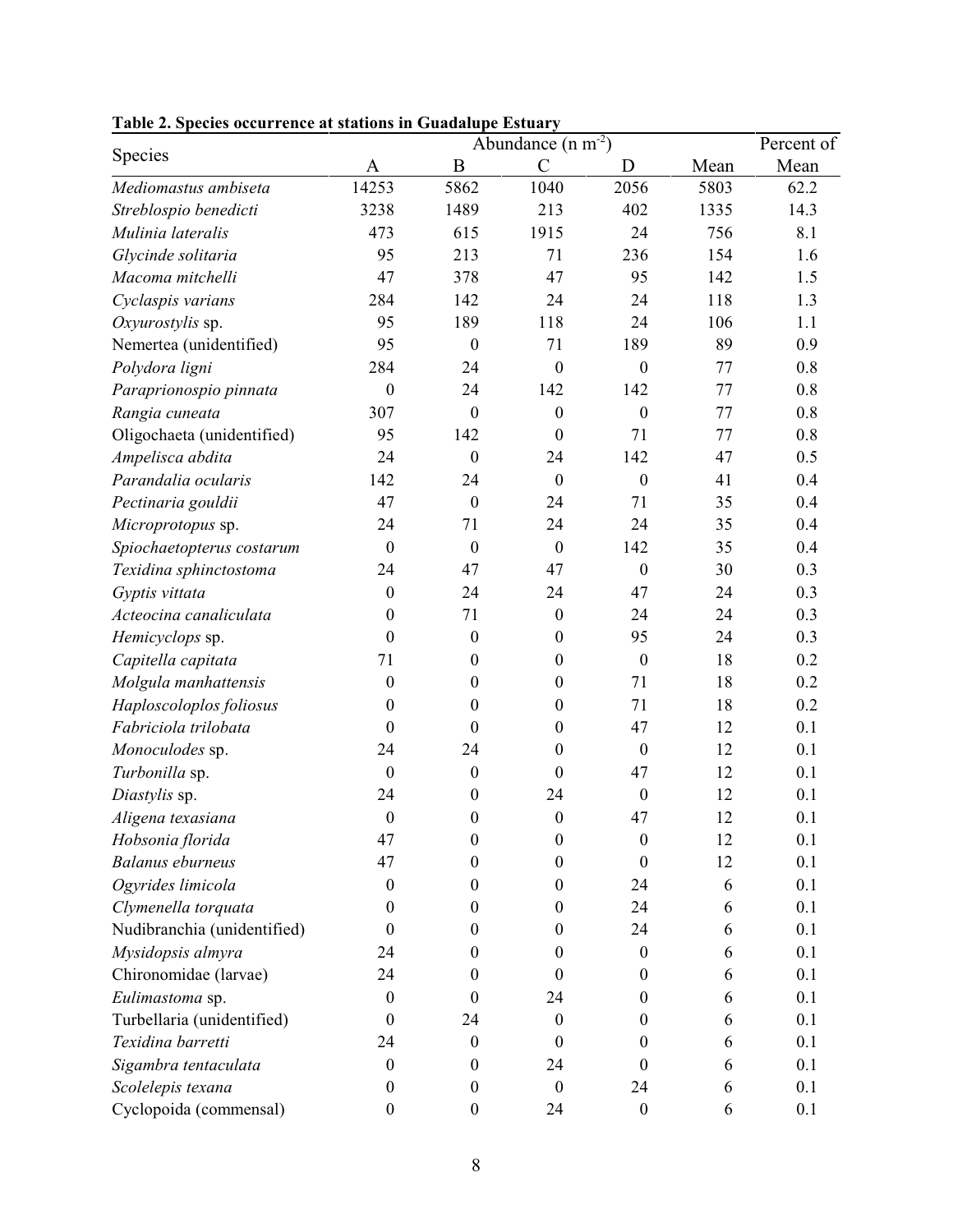|                                | Abundance $(n m-2)$ |        |          |          |      | Percent of |
|--------------------------------|---------------------|--------|----------|----------|------|------------|
| <b>Species</b>                 | A                   |        |          |          | Mean | Mean       |
| Maldanidae (unidentified)      | 0                   |        |          | 24       | O    | 0.1        |
| Schizocardium sp.              | 0                   | 0      |          | 24       | 6    | 0.1        |
| Pseudodiaptomus pelagicus      | 0                   | $_{0}$ | 24       | $\theta$ | b    | 0.1        |
| Pinnixa sp.                    | 0                   |        | $\Omega$ | 24       | h    | 0.1        |
| Cossura delta                  |                     |        |          | 24       |      | 0.1        |
| Total                          | 19808               | 9360   | 3900     | 4278     | 9337 | 100.0      |
| <b>Total Number of Species</b> | 24                  |        | 19       | 30       | 47   |            |

The period from 2008 through 2009 was a high biomass and high salinity period compared to data collected between 1987 and 2000 (Figure 5).



**Figure 5. Long-term change in estuary-wide, average, biomass and salinity**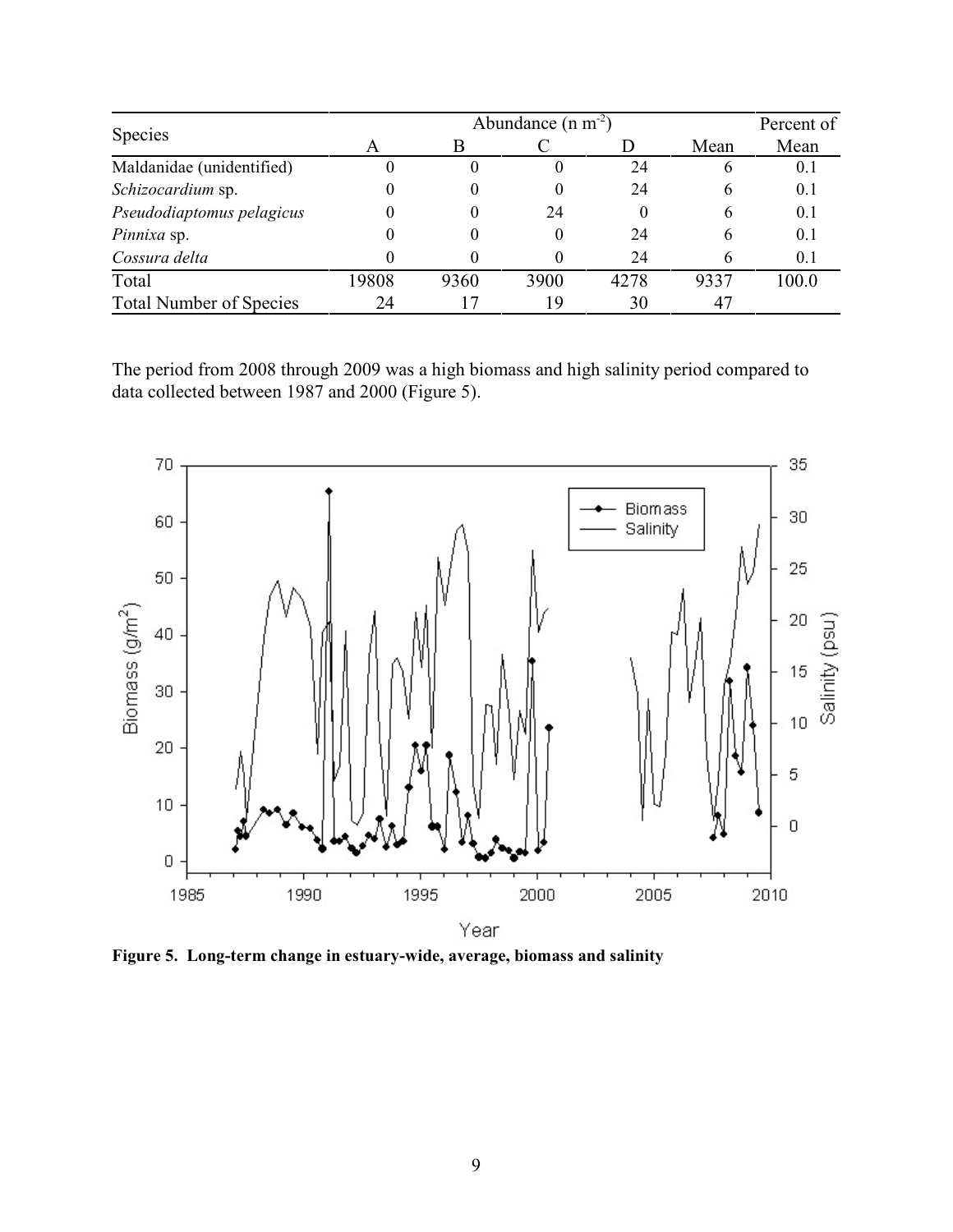#### **DISCUSSION**

Overall water quality trends of station-date combinations separate stations both by season and by amount of freshwater inflow that each station receives (Figure 2). Temperature is inversely proportional to dissolved oxygen and the separation of the station-date combinations along this gradient (PC1) represents seasonal changes in water quality. The spatial difference in freshwater inflow that each station receives is represented by the inverse relationship between salinity and nutrients (ammonium and phosphate; PC2). Station A is the closest of the stations to the Guadalupe River mouth so had the highest nutrient concentrations and lowest salinity values (highest PC2 scores). It is unknown why there are high ammonium concentrations at stations B and D in April 2009 because salinities are not low nor are phosphate levels high.

There is a clear difference between macrofauna communities in environments with low salinities and high phosphate concentrations (Stations A and B) and macrofaunal communities at stations with higher salinities and lower phosphate concentrations (Stations C and D). Freshwater inflow into Guadalupe Estuary travels southward along the western side of the estuary allowing lower salinities on the western side to be lower than the rest of the estuary (Slack et al. 2009). The macrofauna community at station C is an intermediate community between the communities of the upper stations (A and B) and the community at station D because station C is located on the southwestern side of the estuary whereas station D is located on the southeastern side. This intermediate community occurs at station C despite station D being closer to the Guadalupe River mouth than station C.

In other words, estuarine macrofauna communities with a greater river influence were different from estuarine macrofauna communities with a greater marine influence. It is also clear that macrofaunal abundance and biomass during the October 2008 - July 2009 period reacted negatively to increases in salinity and positively to decreases in salinity when salinities are between 23 and 30 ppt. The reaction of biomass to salinity over this October 2008 to July 2009 period has to be treated with caution because this was during a high salinity period relative to long-term trends. Biomass actually increased with a long-term increase in salinity in 2008 and 2009. Other high salinity periods have been recorded between 1987 and 2001 but not all have had corresponding periods of high biomass. The recent increase in biomass is partially attributable to the growth of an age cohort of *Rangia cuneata* clams at station A (Kalke R.D., unpublished data). *R. cuneata* usually occurs at lowers salinities (0- 15 psu; Montagna et al. 2008, Swingle and Bland 1974) but is known to tolerate salinities up to 33 psu in the laboratory (Bedford and Anderson 1972). Salinities above 25 psu appear to be negatively correlated with macrofaunal biomass in the 2008-2009 period in Guadalupe Estuary.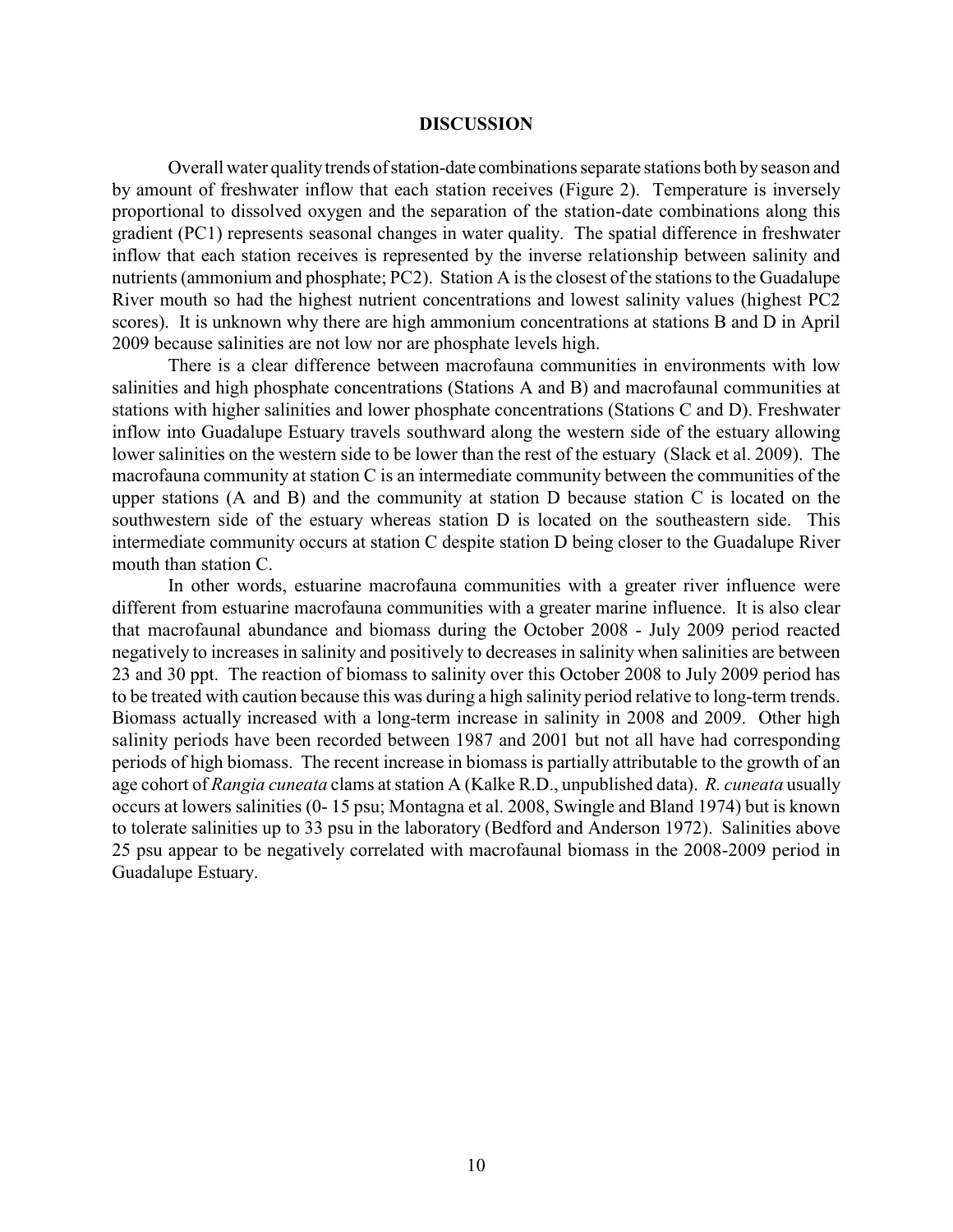#### **REFERENCES**

- Bedford W.B.and J.W. Anderson. 1972. The physiological response of the estuarine clam *Rangia cuneata* (Gray) to salinity. I. Osmoregulation, Physiological Zoology 45: 255–260.
- Kalke, R.D. and Montagna, P.A. 1991. The effect of freshwater inflow on macrobenthos in the Lavaca River Delta and Upper Lavaca Bay, Texas. *Contributions to Marine Science* 32:49-72.
- Kim, H-C., and Montagna, P.A. 2009. Implications of Colorado River freshwater inflow in the benthic ecosystem dynamics and bay health: a modeling study. *Estuarine, Coastal and Shelf Science* 83:491-504. .
- Longley, W.L. (ed.). 1994. Freshwater inflows to Texas bays and estuaries: ecological relationships and methods for determination of needs. Texas Water Development Board and Texas Parks and Wildlife Department, Austin, Texas. 386 p.
- Montagna, P.A. 1989. Nitrogen Process Studies (NIPS): the effect of freshwater inflow on benthos communities and dynamics. Technical Report No. TR/89-011, Marine Science Institute, The University of Texas, Port Aransas, TX, 370 pp.
- Montagna, P.A. 1999. Predicting long-term effects of freshwater inflow on macrobenthos and nitrogen losses in the Lavaca-Colorado and Guadalupe Estuaries. Final Report to Texas Water Development Board. Technical Report No. TR/99-001, Marine Science Institute, The University of Texas, Port Aransas, TX, 68 pp.
- Montagna, P.A. 2000. Effect of freshwater inflow on macrobenthos productivity and nitrogen losses in Texas estuaries. Final report to Texas Water Development Board, Contract No. 2000-483-323, University of Texas Marine Science Institute Technical Report Number TR/00-03, Port Aransas, Texas. 78 pp.
- Montagna, P.A., E.D. Estevez, T.A. Palmer, and M.S. Flannery. 2008. Meta-analysis of the relationship between salinity and molluscs in tidal river estuaries of southwest Florida, USA. American Malacological Bulletin 24(1-2):101-115.
- Montagna, P.A. and R.D. Kalke. 1992. The effect of freshwater inflow on meiofaunal and macrofaunal populations in the Guadalupe and Nueces Estuaries, Texas. *Estuaries* 15:266-285.
- Montagna, P.A. and R.D. Kalke. 1995. Ecology of infaunal Mollusca in south Texas estuaries. *American Malacological Bulletin* 11:163-175.
- Montagna, P.A., and Li, J. 1996. Modeling and monitoring long-term change in macrobenthos in Texas estuaries. Final Report to the Texas Water Development Board. University of Texas at Austin, Marine Science Institute, Technical Report No. TR/96-001, Port Aransas, Texas, 149 pp.
- Montagna, P.A., T.A. Palmer, and J. Beseres Pollack. 2007. Effect Of Freshwater Inflow On Macrobenthos Productivity In Minor Bay And River-Dominated Estuaries - Synthesis. Final Report to the Texas Water Development Board, Contract No. 2006-483-026.
- Montagna, P.A. and Yoon, W.B. 1991. The effect of freshwater inflow on meiofaunal consumption of sediment bacteria and microphytobenthos in San Antonio Bay, Texas USA. *Estuarine and Coastal Shelf Science* 33:529-547.
- Slack, R.D., W.E. Grant, S.E. Davis III, T.M. Swannack, J. Wozniak, D.M. Greer and A.G. Snelgrove. 2009. San Antonio Guadalupe Estuarine System Final Report: Linking Freshwater Inflows and Marsh Community Dynamics in San Antonio Bay to Whooping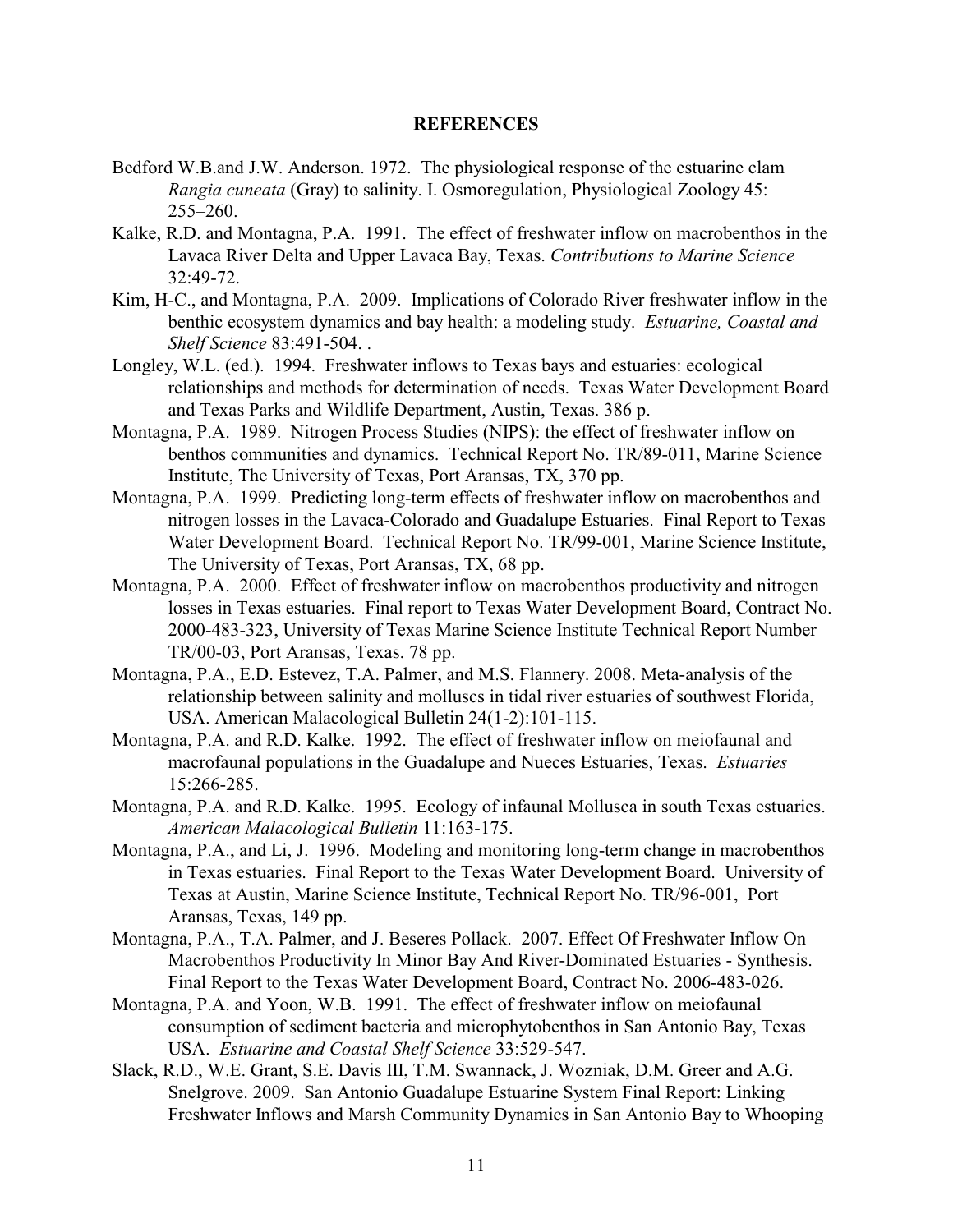Cranes. Texas A&M University 173 pp.

- Swingle, H. A. and D. G. Bland. 1974. Distribution of the estuarine clam *Rangia cuneata* Gray in the coastal waters of Alabama. *Alabama Marine Resource Bulletin* 10: 9-16.
- Welschmeyer, N. A. 1994. Fluorometric analysis of chlorophyll a in the presence of chlorophyll b and pheopigments. *Limnology and Oceanography* 39:1985-1992.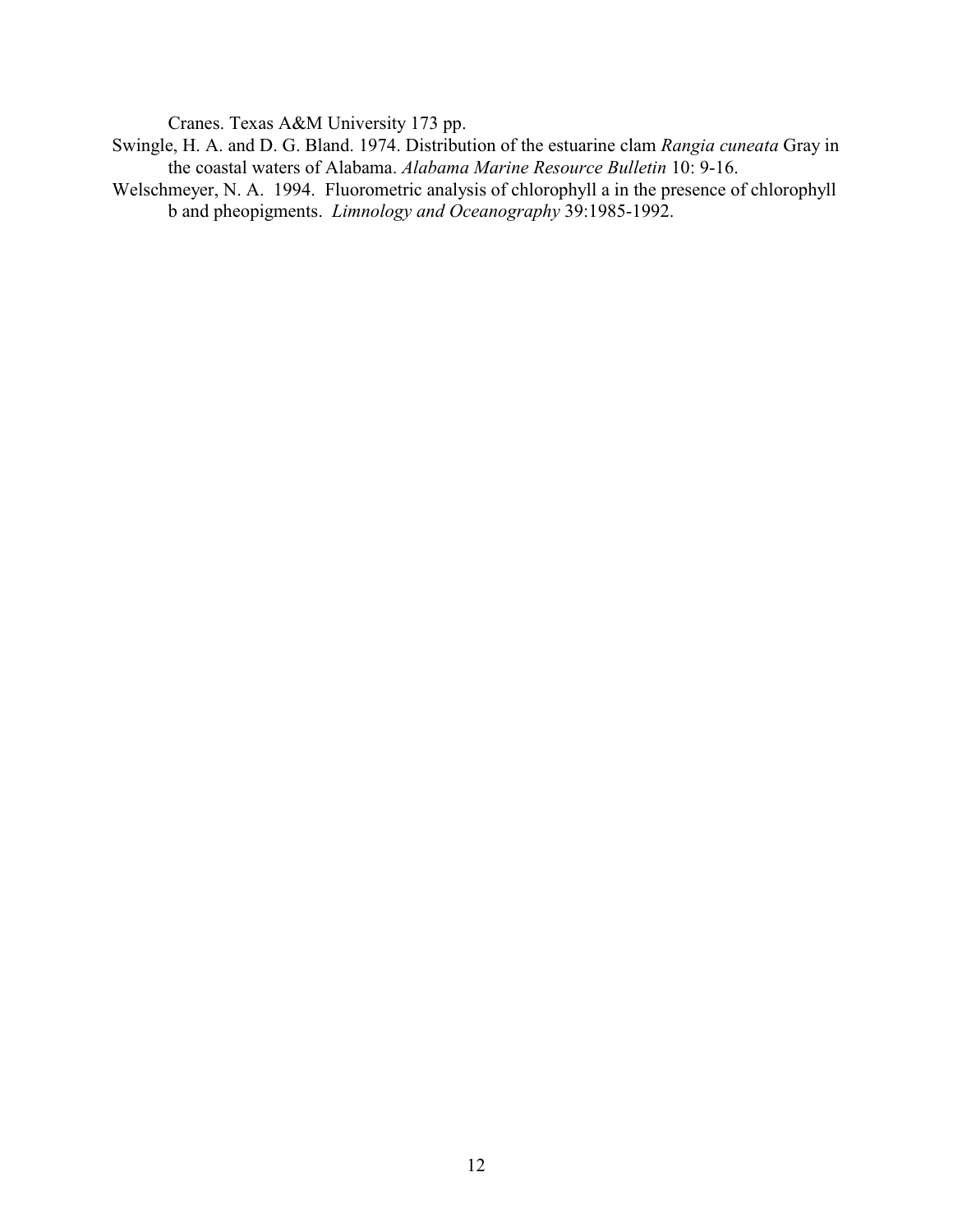

**TEXAS WATER DEVELOPMENT BOARD** 

James E. Herring, Chairman Lewis H. McMahan, Member Edward G. Vaughan, Member

J. Kevin Ward Executive Administrator

Jack Hunt, Vice Chairman Thomas Weir Labatt III, Member Joe M. Crutcher, Member

ORVEL.

January 15, 2010

Paul Montagna, Ph.D. Endowed Chair for Ecosystems Studies and Modeling Texas A&M University - Corpus Christi 6300 Ocean Drive, Unit #5869 Corpus Christi, Texas 78412-5869

Re: Research Contract between the Texas Water Development Board (TWDB) and Texas A&M University - Corpus Christi (TAMUCC), TWDB Contract No. 0904830893, Draft Final Report Comments

Dear Dr. Montagna:

Staff members of the TWDB have completed a review of the draft report prepared under the above-referenced contract. ATTACHMENT I provides the comments resulting from this review. As stated in the TWDB contract, TAMUCC will consider incorporating draft report comments from the EXECUTIVE ADMINISTRATOR as well as other reviewers into the final report. In addition, TAMUCC will include a copy of the EXECUTIVE ADMINISTRATOR'S draft report comments in the Final Report.

The TWDB looks forward to receiving one (1) electronic copy of the entire Final Report in Portable Document Format (PDF) and six (6) bound double-sided copies. TAMUCC shall also submit one (1) electronic copy of any computer programs or models, and, if applicable, an operations manual developed under the terms of this Contract.

If you have any questions concerning the contract, please contact Dr. Carla Guthrie, the TWDB's designated Contract Manager for this project at (512) 463-4179.

Sincerely,

Robert E. (Mace, Ph.D., P.G.

Deputy Executive Administrator Water Science and Conservation

Enclosures

## c: Carla Guthrie, Ph.D., TWDB

**Our Mission** 

To provide leadership, planning, financial assistance, information, and education for the conservation and responsible development of water for Texas.

P.O. Box 13231 • 1700 N. Congress Avenue • Austin, Texas 78711-3231 Telephone (512) 463-7847 • Fax (512) 475-2053 • 1-800-RELAYTX (for the hearing impaired) www.twdb.state.tx.us · info@twdb.state.tx.us TNRIS - Texas Natural Resources Information System · www.tnris.state.tx.us A Member of the Texas Geographic Information Council (TGIC)

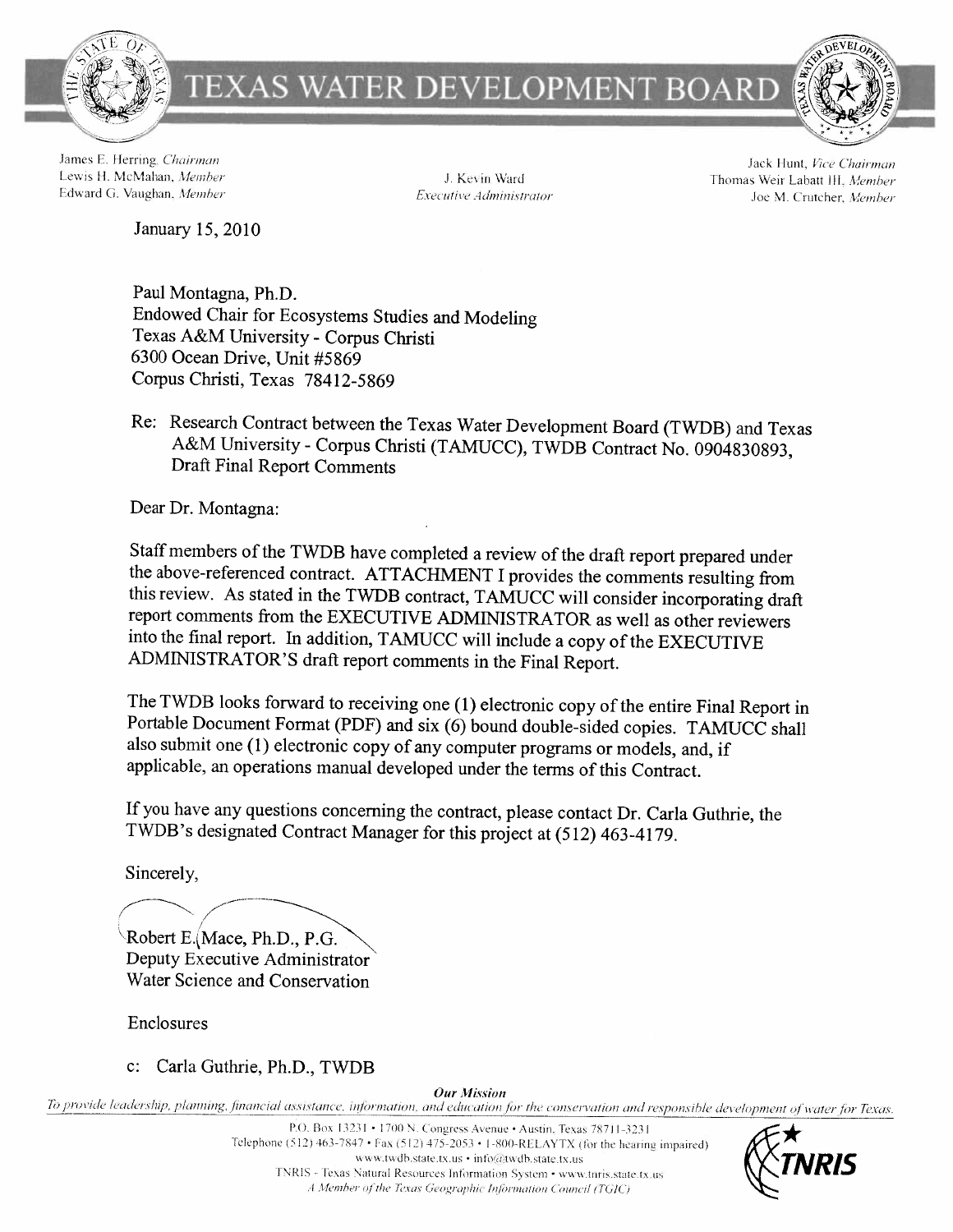## *Effect of Freshwater Inflow on Macrobenthos Productivity In The Guadalupe Estuary*

## **PI Paul Montagna, PhD Contract number #0904830893**

### **TWDB comments to final draft**

### **REQUIRED CHANGES**

### **General Draft Final Report Comments:**

The contract scope of work outlined a quarterly sampling program for benthic organisms, sediments, water quality, chlorophyll, and nutrients. The draft report does not include a presentation or discussion of the results for most of these factors. The primary results are based on an analysis of how the benthic community responds to salinity and other parameters, but the parameters themselves are not discussed. It would be helpful to describe these results by showing a basic statistical summary (plus table or graph), along with a species list for the organisms found. Diversity and abundance for the documented species also would be useful.

## **Specific Draft Final Report Comments:**

Please add an Executive Summary to the report.

In looking at Figure 4, Communities from sites A and B are similar, but I notice that Community C is equally similar to A and B as it is to Community D. Is it possible this is related to the circulation of freshwater inflow within the estuary?

The discussion of Figure 5 highlights the high biomass/high salinity conditions during 2008 and 2009. Several other periods (1991, 1995, 2000) were similar, although other periods which had high salinity do not have high biomass. Any comments on why this might have been?

Specific changes also include:

- 1. Section "METHODS", ¶1, first reference to Figure 4 should read "Figure 1".
- 2. Section "METHODS",  $\mathbb{I}3$ , line 3, change mgl-1  $\pm 0.2$  to  $\pm 0.2$  mgl-1.
- 3. Section "METHODS-Macrofauna", the verb tense should be corrected to reflect past action.
- 4. Section "RESULTS", ¶1, references to Figures 1A, 1B, and 1C should read "Figure 2" A, B, or C.
- 5. Section "RESULTS", ¶1, line 5, change July 200 to July 2000
- 6. Section "RESULTS", ¶1, line 6, change Figure 1C to Figure 2C
- 7. Section "RESULTS", ¶1, line 8, change Figure 1A to Figure 2A
- 8. Section "RESULTS", ¶1, line 10, change Figure 1B to Figure 2B